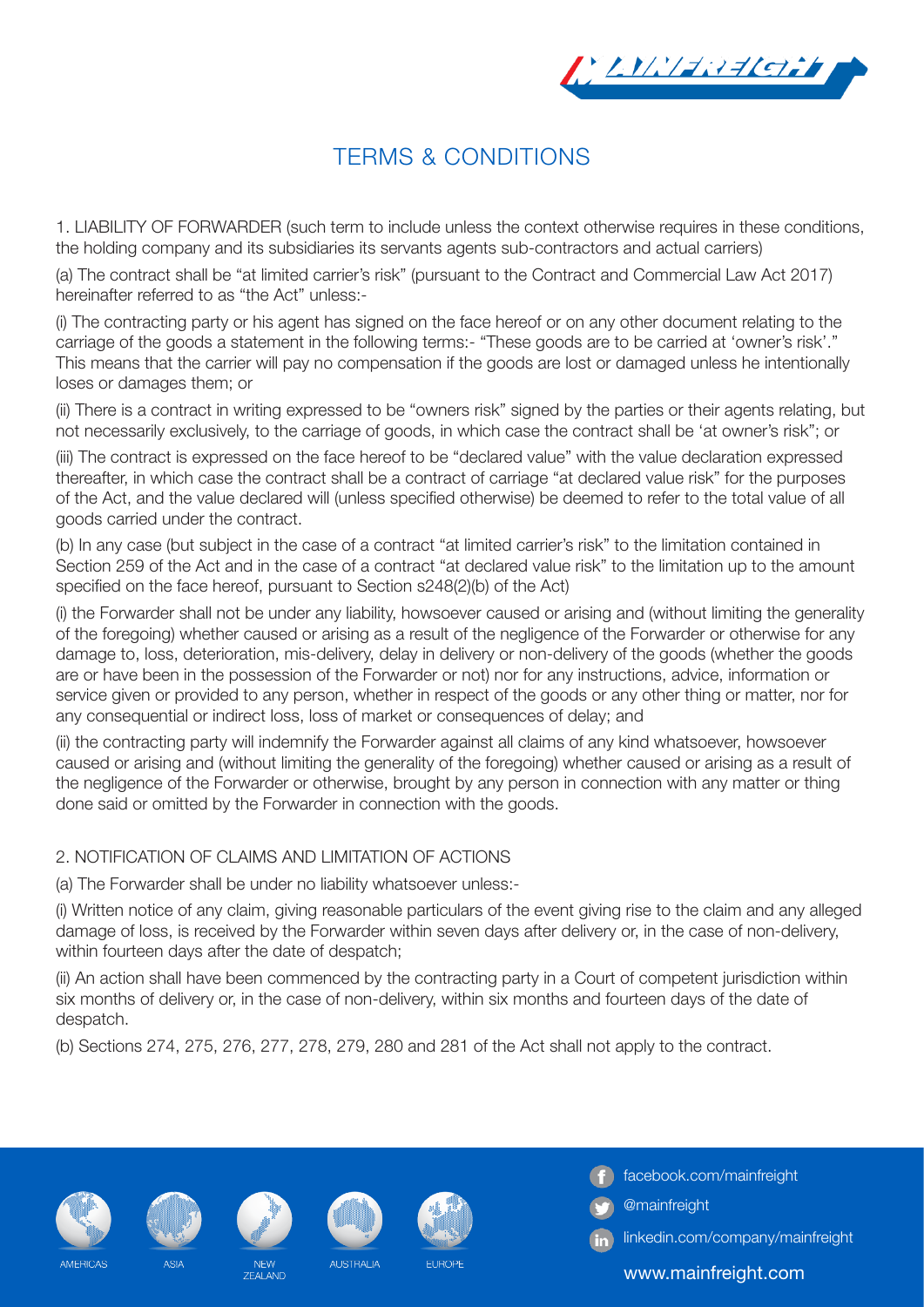

3. THE Forwarder reserves the right to refuse carriage for any person or for any class of goods.

4. ALL terms used in this contract shall have the meanings as set out in the Act, and where the conditions contained in this contract differ from the provisions of the Act then so far as the parties are able the contract prevails over any statutory provision and the parties are deemed to have contracted out of the provisions of the Act and the Forwarder shall not be bound by any agreement varying these conditions unless such agreement shall be in writing and signed with due authority on behalf of the Forwarder.

5. THE goods shall comply with the requirement of any applicable law relating to the nature, labelling and packaging and carriage of goods and the expenses and charges of the Forwarder in complying with the provisions of any such law or with any order or requirement thereunder or with the requirement of any harbour, dock railway, shipping, customs, excise duty, or sales tax, warehouse, or other authority or company or the expenses, charges, levies or fines arising out of the breach of any applicable law shall be paid by the Contracting Party.

6. THE goods shall be safely and properly packaged and labelled and fully described in writing in the space provided hereon including the name and the nature and the value of all goods subject to special rates of carriage or of a noxious, dangerous, hazardous or inflammable nature or capable of causing damage or injury to any other goods or property or to any persons or animals and additional freight charges shall be paid on such goods if deemed necessary by the Forwarder. Failure to safely and properly package or label or to fully describe any goods as aforesaid shall render the Contracting Party liable for any loss or damage whatsoever caused to or by such goods and acceptance caused to or by such goods and acceptance of the goods for carriage without discovery of any such defect or lack shall not exclude or diminish any liability on the part of the Contracting Party.

7. THE Forwarder may charge freight by weight, measurement or value, and may at any time re-weigh or re-value or re-measure or require the goods to be re-weighted, re-valued, or re-measured and charge proportional additional freight accordingly.

8. FREIGHT shall be considered earned and shall fall due for payment as soon as the goods are loaded and despatched by the Forwarder without deduction. Payment shall not be withheld or deferred on account of any claim, counter claim or set-off. Should payment in full not be made to the Forwarder within seven days after the due date for payment then;

(a) the Contracting Party shall pay interest on all amounts outstanding at a rate which is 5% above the rate charged over the relevant period by the Forwarder's bankers on primary level overdraft advances to the Forwarder, and

(b) the Forwarder shall be entitled to sue forthwith for the recovery of all outstanding freight and interest thereon and Section 283 of the Act shall not apply; and

(c) any costs incurred by the Forwarder in connection with recovery action taken in respect of outstanding freight and other charges shall be payable by the Contracting Party on demand.











AUSTRALIA

**FUROPE** 

facebook.com/mainfreight

- @mainfreight
- linkedin.com/company/mainfreight

www.mainfreight.com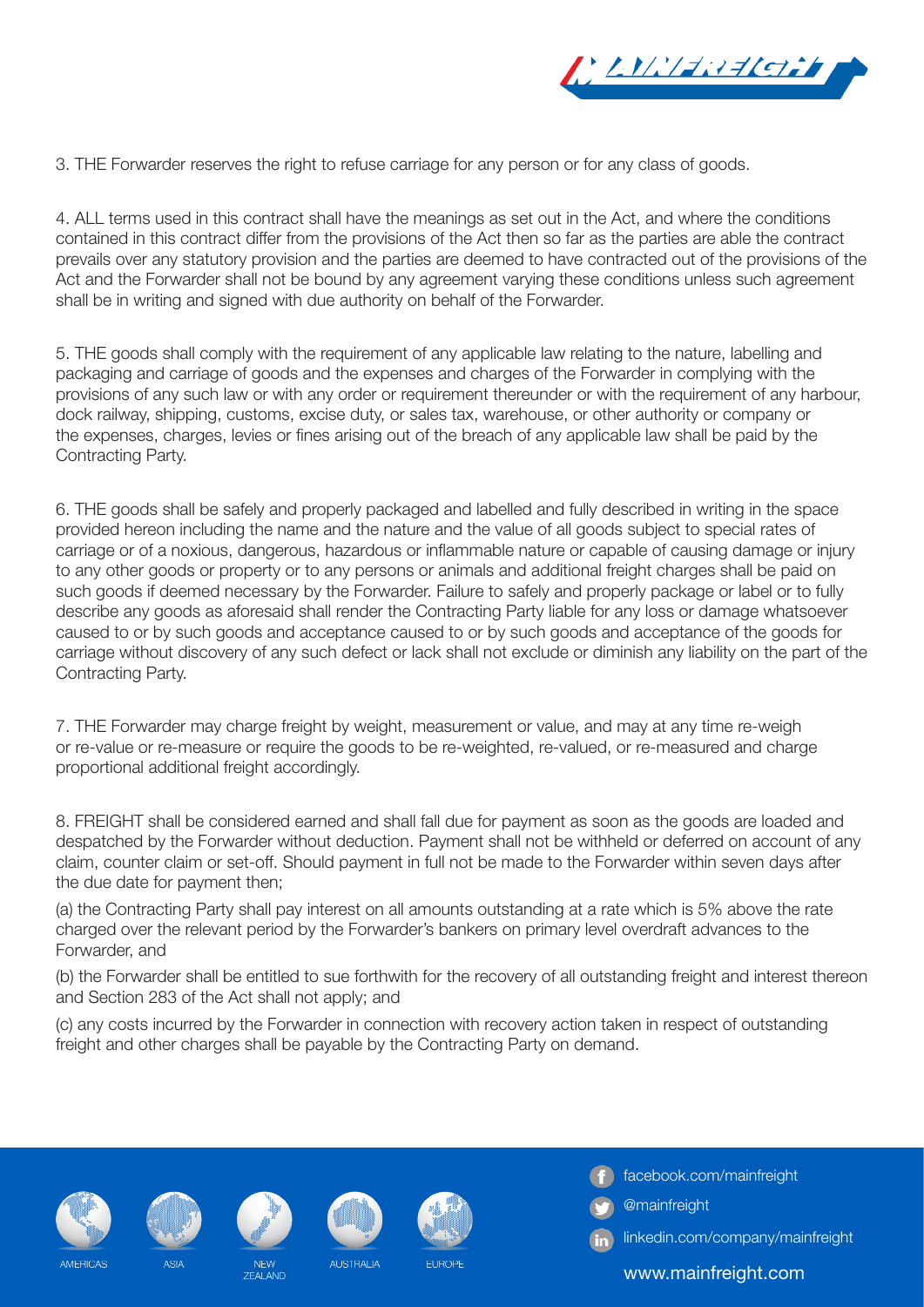

9. IF the Contracting Party is the consignor, then any special instruction to the effect that freight shall be paid by the consignee shall be deemed to include a stipulation that if the consignee does not pay the freight within seven days of the date on which the goods are loaded and despatched, then the Contracting Party shall pay the same and all other charges incurred by the Forwarder.

10. THE Contracting Party will be and remain responsible to the Forwarder for all its proper charges incurred for any reasons. A charge may be made by the Forwarder in respect of any delay in excess of 30 minutes in loading or unloading occurring other than from the default of the Forwarder. Such permissible delay period shall commence upon the Forwarder reporting for loading or unloading. Labour to load or unload the vehicle shall be the responsibility and expense of the Contracting Party or consignee and should the consignee described hereon not be in attendance at the address given during normal trading hours when delivery is attempted an additional charge may be made at ruling rates for each call until delivery is accomplished.

11. THE Forwarder may carry or on-forward all goods or have them carried by any method or any person which the Forwarder deems fit and notwithstanding any instructions that the goods are to be carried or onforwarded by another method.

12. THE Contracting Party authorises the Forwarder to contact either as Principal or an Agent for the carriage of goods and any such contact will be made upon the terms and subject to the condition of any bill of lading or other forms or terms of contract for carriage, whether by sea, rail, road or air.

13. FROM the date on which the responsibility of the Forwarder ceases as provided by Section 258 of the Act the Forwarder may hold the goods if undelivered as bailee and shall be entitled to storage fees at normal rates charged by the Forwarder AND as bailee shall not be under any liability for any loss of or damage to the goods howsoever caused, OR in its discretion return the goods to the Contracting Party at the risk and expense of the Contracting Party. The provisions set out above for recovery of interest and costs on outstanding freight shall apply also to storage fees which remain unpaid seven days after demand for payment has been made.

14. THE Consignor expressly warrants that he is either the owner or the authorised agent of the owner of any goods or property the subject matter of this contract, that the person signing this contract has authority so to do, and by entering into this contract he accepts these conditions of contract as or for the Contracting Party as well as for all other persons on whose behalf the Contacting Party is acting.

15. THE goods are accepted subject to a general lien for all charges due now or in the past which may hereafter become due to the Forwarder on any account. If the lien is not satisfied within 7 days of such payment becoming due the Forwarder having given notice of the lien may at its option either:-

(a) remove such goods or part thereof and store them in such place and manner as the Forwarder shall think proper and at the risk and expense of the Contracting Party or as the case may be or;

(b) open any package and sell such goods or part thereof upon such terms as it shall think fit and apply the proceeds in or towards discharge of the lien and costs of sale without being liable to any person for damage thereby caused.

**FUROPE** 











facebook.com/mainfreight

- @mainfreight
- linkedin.com/company/mainfreight

www.mainfreight.com

AUSTRALIA